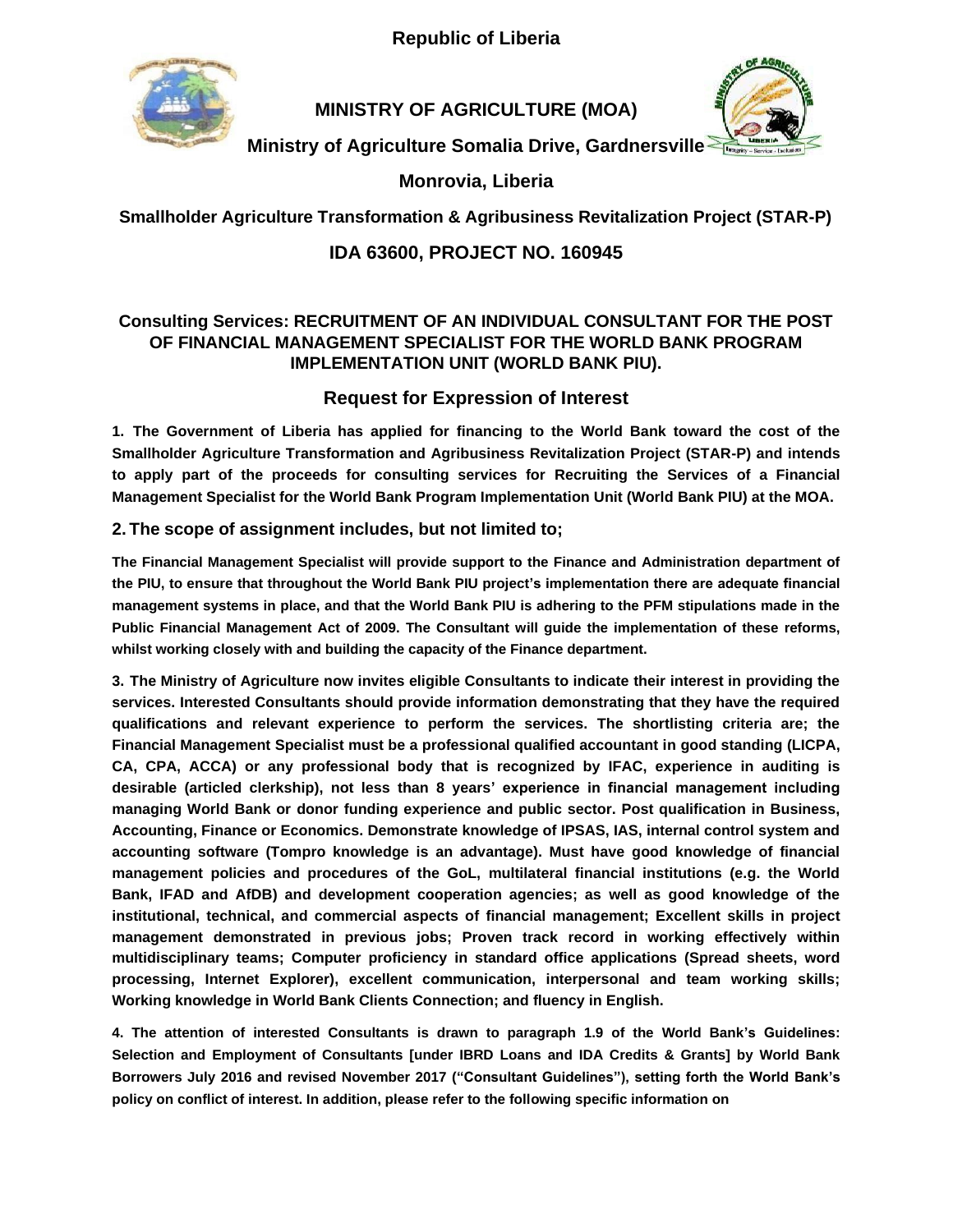**conflict of interest related to this assignment: relationship with Borrower's staff: Consultants (including their experts and other personnel, and sub-consultants) that have close business or family relationship with a professional staff of the Borrower (or of the project implementing agency, or of a recipient of a part of the loan) who are directly or indirectly involved in any part of: (i) the preparation of the TOR for the assignment (ii) the selection process for the contract, or (iii) the supervision of such contract may not be awarded a contract, unless the conflict stemming from this relationship has been resolved in a manner acceptable to the Bank throughout the selection process and the execution of the contract.**

**5. A Consultant will be selected in accordance with the Individual Consultant Selection (ICS) Method set out in the World Bank Consultant Guidelines. If you are interested and fulfill the above-mentioned requirements in any of the positions, please send your application to via the below email address indicating in the subject line the position: starp-bids@moa.gov.lr with a copy to gtoto@moa.gov.lr and rglaydor@moa.gov.lr. Please note that the Application package includes a Motivational letter and a Curriculum Vitae (CV), with Notarized educational credentials, Names, email addresses and phone numbers of 5 referees, two of whom must be former or current Supervisors.**

**All applications must be submitted electronically in a format that cannot be altered (pdf format is preferred) to the email address below by e-mail by 31st May 2022 @ 5:00pm local time. The detailed Terms of Reference (TOR) for the assignment can be found at the following websites:**

- **a) www.emansion.gov.lr**
- **b) https://www.moa.gov.lr/publications/document-type/vacancies-procurement-notices**

**Galah Toto National Program Coordinator) Project Implementation Unit (PIU) Ministry of Agriculture RURAL ECONOMIC TRANSFORMATION PROJECT (RETRAP) Somalia Drive, Gardnersville, Monrovia, Liberia Tel +231-777576980 Email: starp-bids@moa.gov.lr with a copy to Email: gtoto@moa.gov.lr; [rglaydor@moa.gov.lr](mailto:rglaydor@moa.gov.lr)**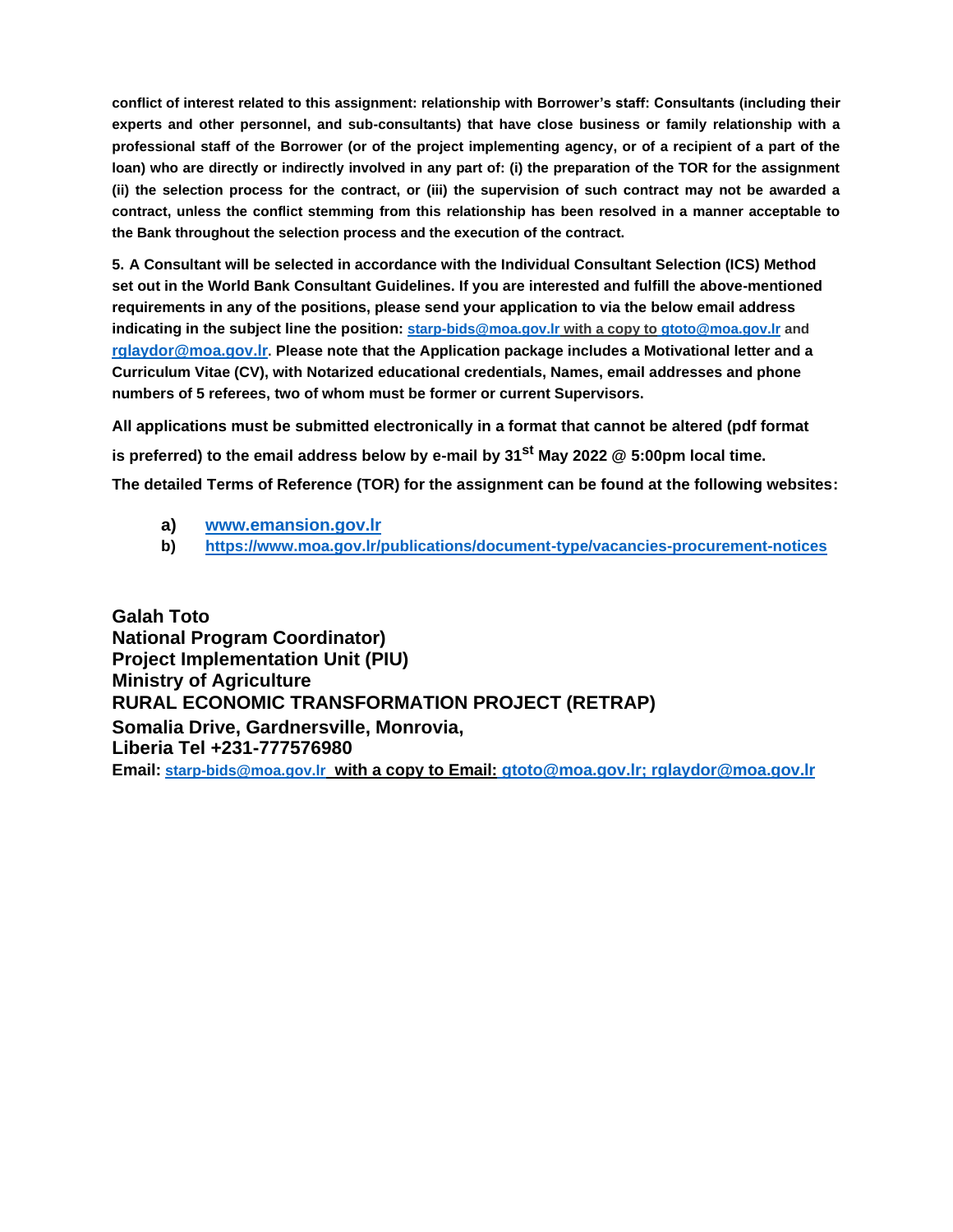**Republic of Liberia**





**MINISTRY OF AGRICULTURE (MOA)**

**Ministry of Agriculture Somalia Drive, Gardnersville**

**Monrovia, Liberia**

**Smallholder Agriculture Transformation & Agribusiness Revitalization Project (STAR-P)**

## **IDA 63600, PROJECT NO. 160945**

**Consulting Services: RECRUITMENT OF AN INDIVIDUAL CONSULTANT FOR THE POST OF FINANCIAL MANAGEMENT SPECIALIST FOR THE WORLD BANK PROGRAM IMPLEMENTATION UNIT (WORLD BANK PIU).**

**Post Title: Financial Management Specialist**

**Location of Post: Program Management Unit of the Ministry of Agriculture, LIBSUCO Building, Old LPRC Road, Montserrado County with extensive travel to project counties.**

**Contract Duration: 12 months' contract, renewable based on agreed satisfactory performance targets and deliverables**

**Reports to: National Programme Coordinator**

**Recruitment: National Position**

### **Background**

**The Government of Liberia requested the support of the World Bank to design and implement the Smallholder Agriculture Transformation and Agribusiness Revitalization Project (STAR-P). The proposed development objective is to increase agricultural productivity and promote commercialization of smallholder farmers for selected value chains in selected counties of Liberia. The project will fulfill these objectives by: (i) strengthening the productive capacities of smallholder producers; ii) facilitating input and output market linkages for smallholder producers; and (iii) supporting institutional strengthening and capacity building for a competitive commercial agriculture sector. Project details can be found at: http://documents.worldbank.org/curated/en/539361545925964964/pdf/project-appraisaldocument-padsmallholder-agriculture-transformation-and-agribusiness-revitalizationproject-star-p-p160945-12192018-**

**63681026525344785.pdf**

### **Scope of Services**

**The Financial Management Specialist will provide support to the Finance and Administration department of the PIU, to ensure that throughout the PIU project's implementation there are adequate financial management systems in place, and that the PIU is adhering to the PFM stipulations made in**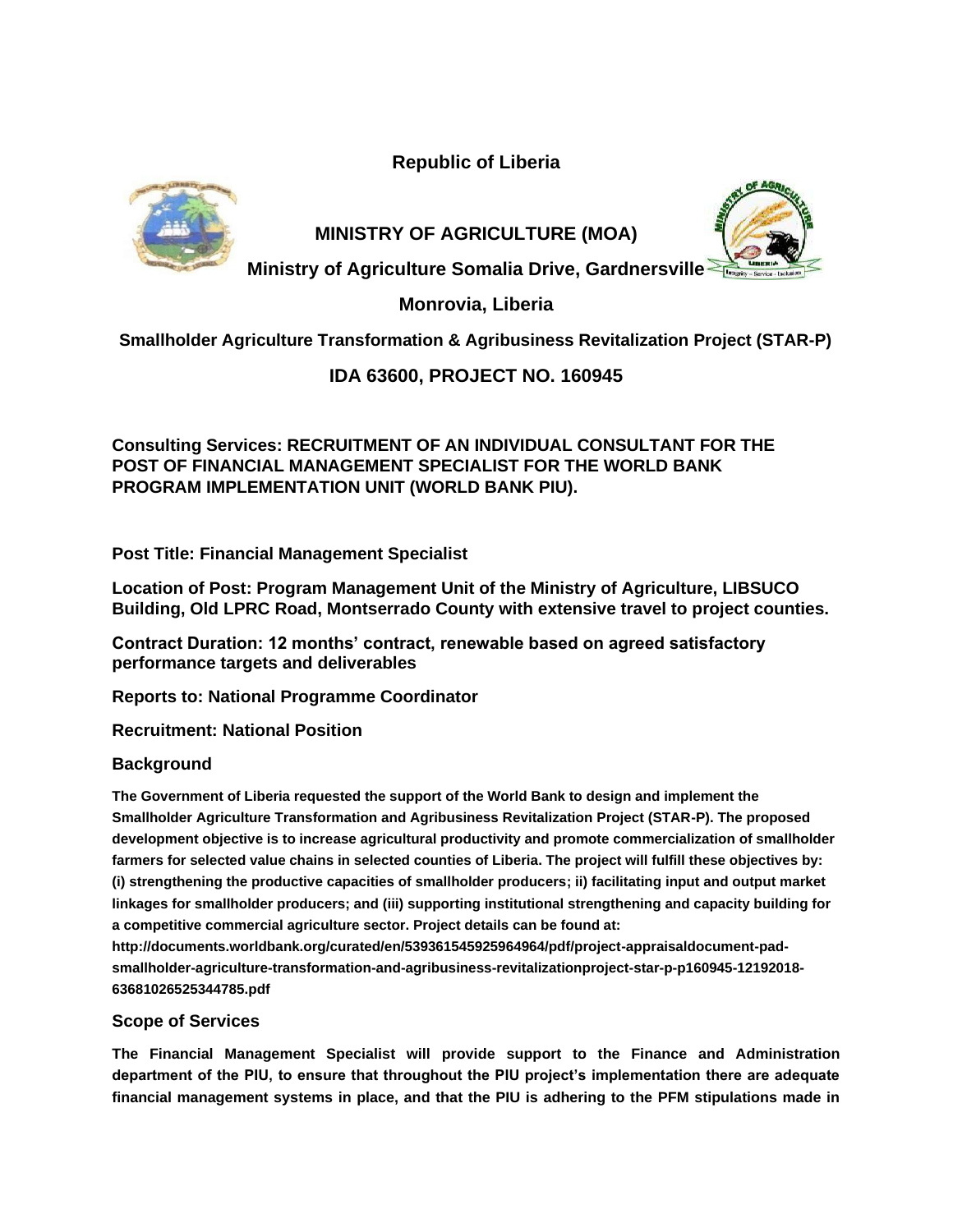**the Public Financial Management Act of 2009. The Consultant will guide the implementation of these reforms, whilst working closely with and building the capacity of the Finance department.**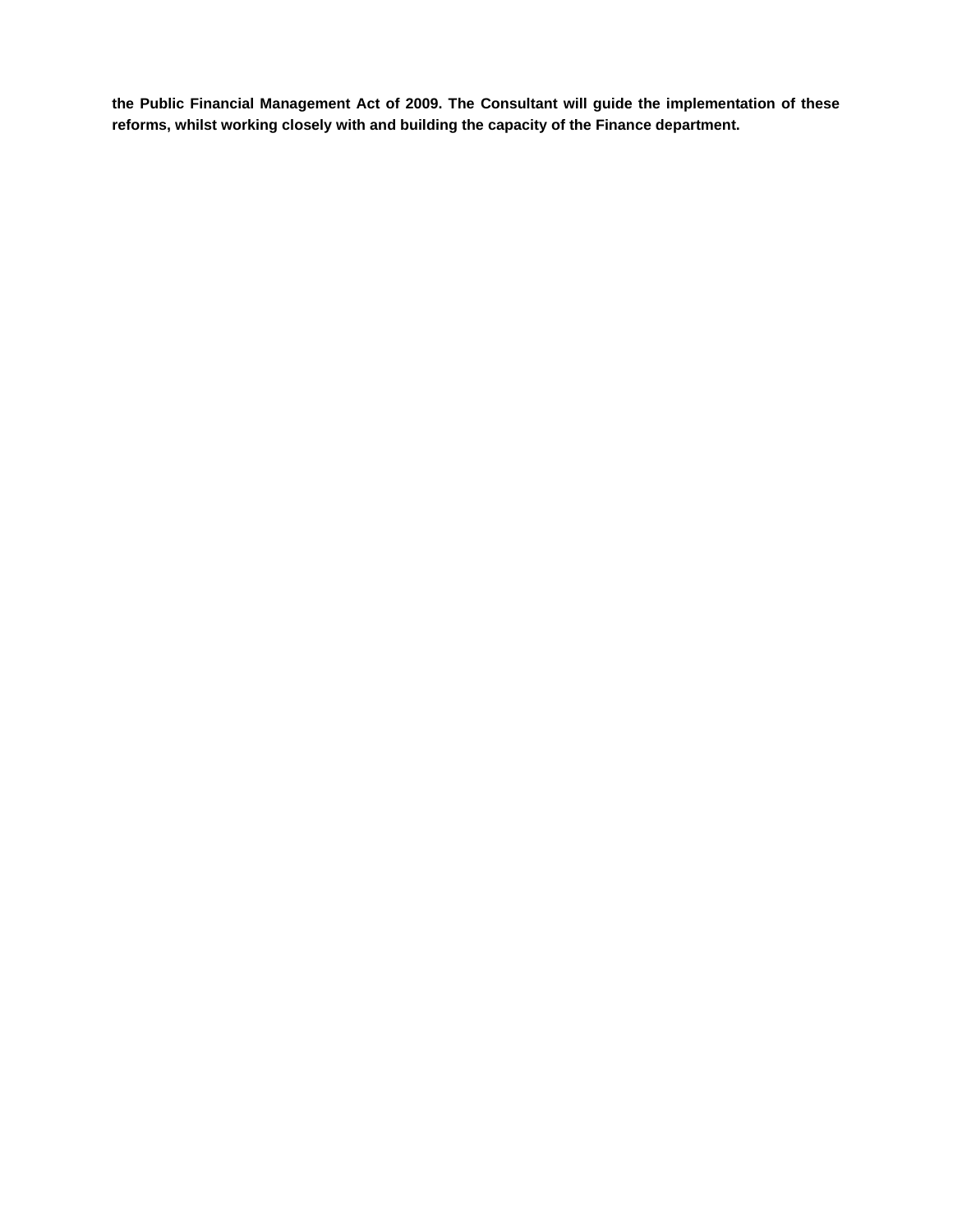#### **Main Responsibilities**

**The Financial Management (FM) Specialist is required to assist with the processes of Financial Management as well as to consolidate the capacity of the Finance and Administration Departments and other relevant PIU staff by mentoring and working alongside them. The FM specialist will guide the PIU on all FM activities planned under the PIU. The FM Specialist will also ensure that sound technical practices and methods are applied and available and necessary data are collected and used when carrying out the assignment. The consultant shall work in close consultation with all Project Accountants and the Internal Auditor. As part of his/her assignment, the FM Specialist is expected to conduct training for PIU employees and sub-project or implementing partners staff and work towards building capacity of the PIU on Financial Management and other relevant staff within the PIU. The main responsibilities include:**

**Put in place the necessary procedures, practices and training to fill capacity gaps and strengthen the Financial Management System at the PIU.**

**Ensure proper management and disbursement of PIU funds following a sound accounting, budgeting, financial control and audit procedures acceptable to the Government of Liberia and development partner(s).**

**Participate in the preparation of annual work plan and budget of the project(s) and submit the same for approval to the World Bank.**

**Assist with consolidating projects budget prepared by each PMU project and provide guidance before submission to the MoA National Steering Committee (NSC) for approval. Prepare monthly, quarterly and annual financial reports for the National Program Coordinator and arrange in consultation with Project Accountants, timely financial information for internal audits of PIU and project accounts.**

**Submit 45 days after the end of each calendar quarter Interim Financial Reporting Statement (IFRS) to the World Bank in an agreed reporting template.**

**Take a lead in building capacity of junior accountant(s) by training them on the whole accountability chain including completing the student training records of the junior for them to qualify as professional accountants.**

**On a yearly basis by March of each year, prepare audit recommendation** 

**implementation plan, taking from the recommendations from the external auditor and ensure that all recommendations are implemented by the time of the next audit. Ensure that all PIU transactions are booked timely and accurately reported.** 

**Review and approve all requests for payments for PIU project activities.**

**Review and approve withdrawal applications and their supporting documents according to GoL and project agreements and PADs.**

**Ensure that accounting book of all PIU project activities are maintained by each project in accordance with international accounting standards**

**Review invoices and contracts together with the relevant project team and the procurement specialist**

**Maintain contracts signed of projects as part of implementation and execution of payments under such contracts**

**Ensure that Project Accountant or Account Assistant control and file all payment documents, invoices and other financial documents relating to project transactions Ensure that all projects financial documents, information and supporting materials are kept in safe custody and are readily made available to the auditor. Undertake technical assessments of staff capacity in Finance and Accounting at the beginning and end of the contract, and provide necessary training to upgrade skills as and when required.**

**Under the guidance of the National Programme Coordinator the Financial Management Specialist will provide guidance to ensure that the PMU fulfills its fiduciary responsibilities and may involve:**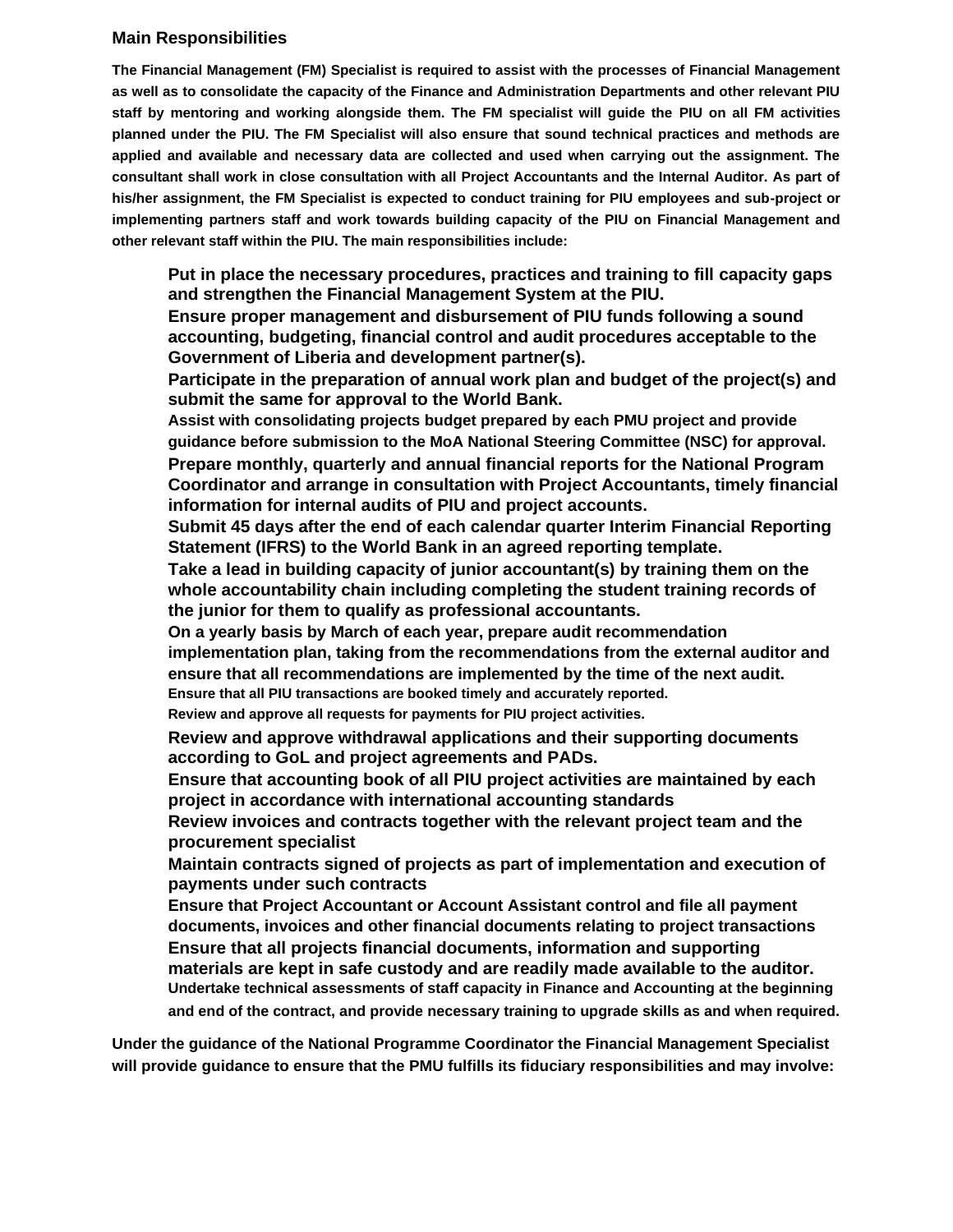**Ensuring that projects maintain and operate the WB projects and other development partners designated account and verify and authorizes payments for all activities under the project to contractors, Suppliers Consultants and service providers. Working closely with the Principal Accountants of Projects to oversee and guarantee compliance with financial covenants such as submitting quarterly Interim Unaudited Financial Reports (IFRs), maintaining internal controls over project expenditure and engaging external auditors. Assisting in upgrading the PMU Financial management manual, establishing chart of accounts and ensure a computerized accounting system is set up (preferably the PMU Tompro System and World Bank's Clients Connection) to carry out activities in accordance with the agreed procedures and provisions of the Grant Agreement, and the national laws and regulations.**

**Ensuring that Project Accountants and Assistants maintain proper accounting records and financial statements that provide a true and fair view and are in compliance with the WB Financial Accounting, Reporting and Audit Handbooks. Ensuring that project(s) bank accounts are maintained and that disbursements of amounts are organized and processed from the Grant account and replenished on a timely basis. Ensuring projects have proper management and disbursement of funds following sound accounting, budgeting, financial control and audit procedures acceptable to the World Bank Group, other development partners and the Government of Liberia. Coordinating with project Operations Managers, Project Accountants andAssistants; the management and maintenance of designated and operation accounts and their reimbursements by projects.**

**Preparing PIU's monthly, quarterly and annual financial reports for the National Program Coordinator and arrange timely financial information for internal and external audits Ensuring that Project accountants or Assistants booked all project transactions timely and accurately.**

**Maintaining and ensuring all projects contracts are signed under development partners funding guidelines and the timely execution of payments under such contracts. Ensuring that all projects documents are kept in safe custody and are readily made available by project Accountants and Assistants to the independent auditor and World Bank.**

**Maintaining all projects Contracts and original securities including Bid Securities, Advance Payments Securities, Performance Securities and Retention Securities, among others, and release originals to Project Accountants upon completion of the terms and conditions of these securities while maintaining copies of same. Overseeing prompt remedial action by projects in respect to irregularities detected by the Auditor or World Bank.**

**Ensuring implementation and compliance with the provisions of the legal agreements between the GoL, WB and other development partners in line with the respective Projects Implementation Manuals.**

**Working with Project Accountants and Assistant Accountants in ensuring cooperation with World Bank, Government and other partners to improve project financial management, particularly in terms of following up the action points agreed in the project legal documents, during supervision missions and the recommendations of external auditors.**

**Ensuring the Auditor (internal and External) are provided access to copies of all necessary documentation, information and supporting materials.**

**Working with PMU internal auditors in ensuring that all projects' procurement and document leading to payments are reviewed and ensure that prompt remedial actions taken by projects in respect to any irregularities detected by the internal Auditors.**

#### **Qualifications and Experience**

**The Financial Management Specialist will be a qualified professional accountant in good standing (LICPA, CA, CPA, ACCA) or any professional body that is recognized by IFAC, experience in**